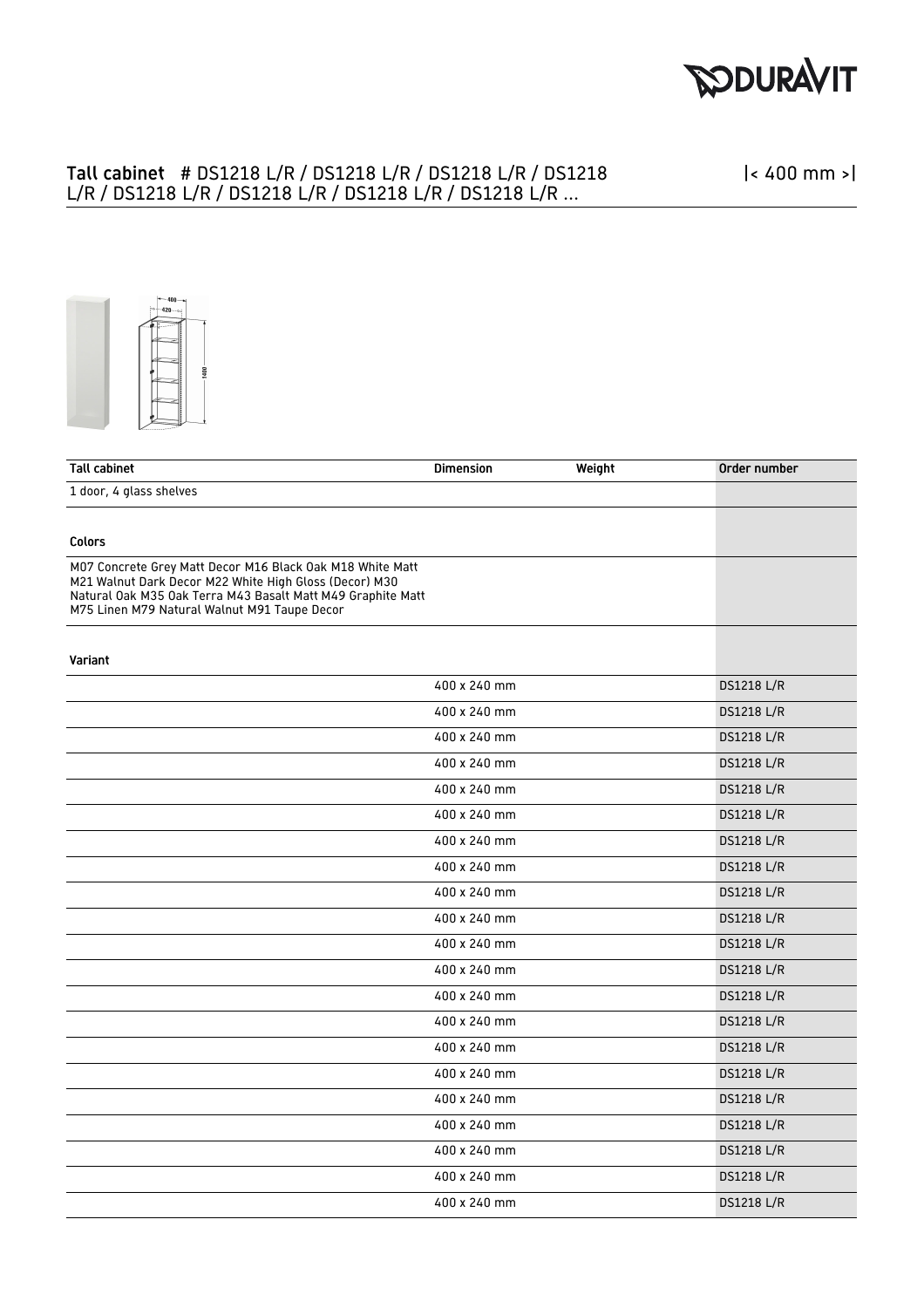# **PODURAVIT**

|< 400 mm >|

#### Tall cabinet # DS1218 L/R / DS1218 L/R / DS1218 L/R / DS1218 L/R / DS1218 L/R / DS1218 L/R / DS1218 L/R / DS1218 L/R ...

| 400 x 240 mm | <b>DS1218 L/R</b> |
|--------------|-------------------|
| 400 x 240 mm | <b>DS1218 L/R</b> |
| 400 x 240 mm | <b>DS1218 L/R</b> |
| 400 x 240 mm | DS1218 L/R        |
| 400 x 240 mm | <b>DS1218 L/R</b> |
| 400 x 240 mm | DS1218 L/R        |
| 400 x 240 mm | DS1218 L/R        |
| 400 x 240 mm | DS1218 L/R        |
| 400 x 240 mm | <b>DS1218 L/R</b> |
| 400 x 240 mm | DS1218 L/R        |
| 400 x 240 mm | DS1218 L/R        |
| 400 x 240 mm | <b>DS1218 L/R</b> |
| 400 x 240 mm | <b>DS1218 L/R</b> |
| 400 x 240 mm | <b>DS1218 L/R</b> |
| 400 x 240 mm | DS1218 L/R        |
| 400 x 240 mm | <b>DS1218 L/R</b> |
| 400 x 240 mm | DS1218 L/R        |
| 400 x 240 mm | <b>DS1218 L/R</b> |
| 400 x 240 mm | DS1218 L/R        |
| 400 x 240 mm | DS1218 L/R        |
| 400 x 240 mm | <b>DS1218 L/R</b> |
| 400 x 240 mm | DS1218 L/R        |
| 400 x 240 mm | DS1218 L/R        |
| 400 x 240 mm | DS1218 L/R        |
| 400 x 240 mm | DS1218 L/R        |
| 400 x 240 mm | DS1218 L/R        |
| 400 x 240 mm | <b>DS1218 L/R</b> |
| 400 x 240 mm | DS1218 L/R        |
| 400 x 240 mm | <b>DS1218 L/R</b> |
| 400 x 240 mm | <b>DS1218 L/R</b> |
| 400 x 240 mm | <b>DS1218 L/R</b> |
| 400 x 240 mm | <b>DS1218 L/R</b> |
| 400 x 240 mm | <b>DS1218 L/R</b> |
| 400 x 240 mm | DS1218 L/R        |
| 400 x 240 mm | DS1218 L/R        |
| 400 x 240 mm | <b>DS1218 L/R</b> |